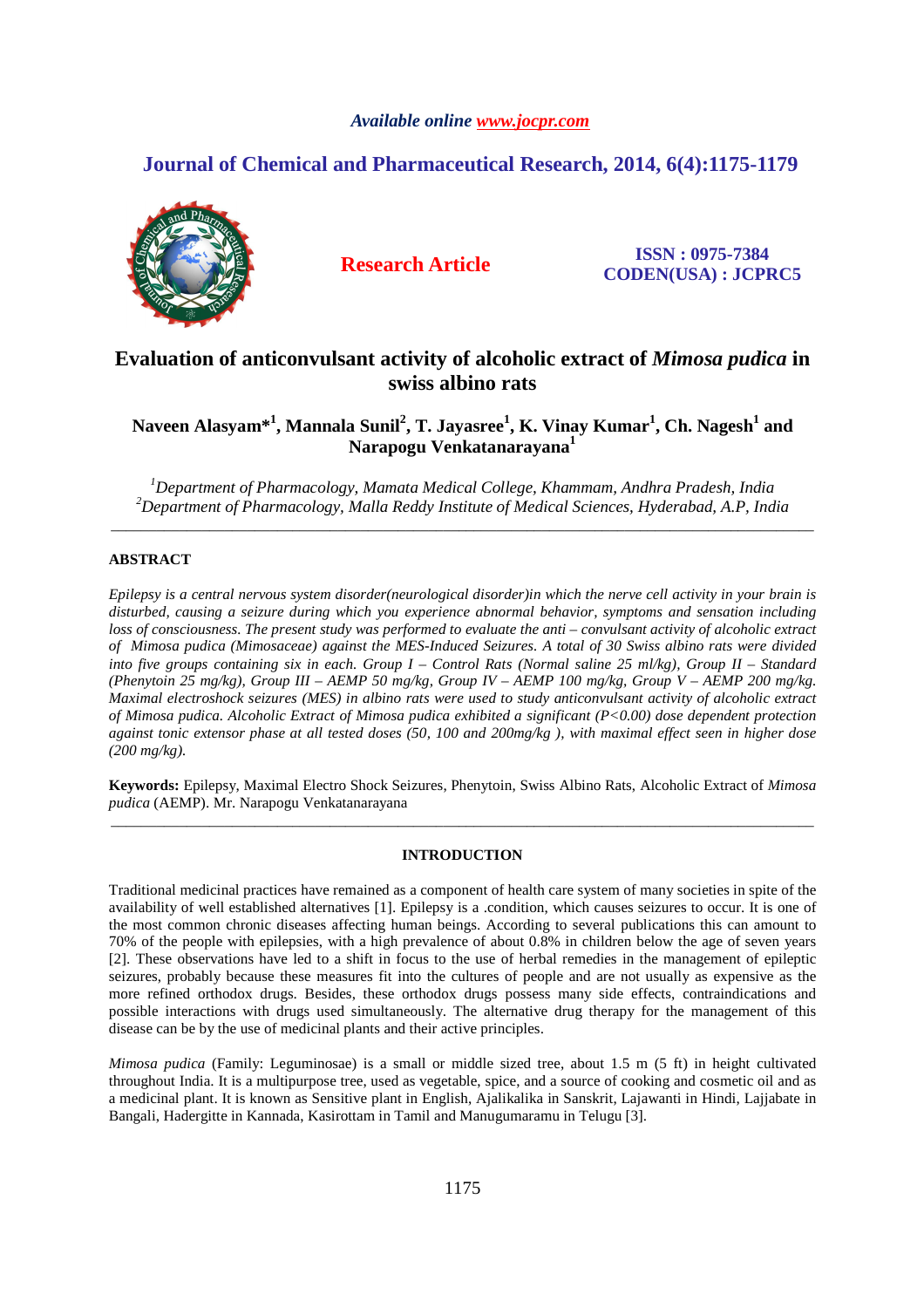It is reported to contain alkaloid, glycoside, flavono and tannis. It is used in suppresses kapha and pitta Heals wounds, Coagulates blood and sexual weakness. All parts of the tree are considered to possess medicinal properties and used in the treatment of biliousness, leprosy, dysentery, vaginal and uterine complaints, inflammations, burning sensation, fatigue, asthma, leucoderma, blood diseases etc [4]. According to the Unani system of medicine, root is resolvent, alternative, useful in diseases arising from blood impurities and bile, bilious fevers, piles, jaundice, leprosy etc. Its extract immobilizes the filariform larvae of Strongyloides stercoralis in less than one hour. *Mimosa pudica* has been extensively studied for Myotoxicity and toxic enzymes of *Naja kaouthia* venom [5, 6, and 7]. Hyperglycemic activity [8] , Wound healing activity [9,10] Strong antimicrobial activity against Staphylococcus aureus and Bacillus subtilis [11] In contemporary medicine, *Mimosa pudica* is being investigated for its potential to yield novel chemotherapeutic compounds. It contains an alkaloid called mimosine, which has been found to have potent antiproliferative and apoptotic effects. Aqueous extracts of the roots of the plant have shown significant neutralizing effects on the lethality of the venom of the periodic leaf movement factors are reportedly the derivatives of 4-o-(b-D-glucopyranosyl-6-sulphate) gallic acid [12].

*\_\_\_\_\_\_\_\_\_\_\_\_\_\_\_\_\_\_\_\_\_\_\_\_\_\_\_\_\_\_\_\_\_\_\_\_\_\_\_\_\_\_\_\_\_\_\_\_\_\_\_\_\_\_\_\_\_\_\_\_\_\_\_\_\_\_\_\_\_\_\_\_\_\_\_\_\_*

# **EXPERIMENTAL SECTION**

#### **Plant Material**

The leaves of *Mimosa pudica* were obtained from a field at Khammam district of Andhra Pradesh, India.The plants were authenticated by the Head of the Department of Botany, Government Degree College, Khammam.

#### **Extract Preparation**

The leaves of *Mimosa pudica* was dried in air, crushed to coarse powder and extracted with ethanol using Soxhlet apparatus. The extract was dried under vacuum, stored at room temperature and protected from direct sunlight in the Department of Pharmacology, Mamata Medical College, Khammam.

## **Drugs and Chemicals**

Phenytoin (Anglo-French Drugs & Industries Ltd., Banglore) 25mg/kg and normal saline (0.9% NaCl solution) were administered in the volume of 25 ml/kg. The extracts were suspended in ethanol and subjected for anticonvulsant activity using MES models respectively. The extracts were administered orally in the dose of 50,100 and 200 mg/kg of body weight.

#### **Experimental Animals**

Swiss Albino rats of the either sex weighing 120 to150 gm were used. The animals were housed in standard cages with free access to food (standard laboratory pellet diet) and water. The animal house temperature was maintained at  $23 \pm 5.0^{\circ}$ C with a 12-h light/dark cycle. Permission from Institutional Animal Ethics Committee was taken. The guidelines for the investigation of experimental seizures in conscious animals were followed in all.

# **Acute Toxicity Studies**

Acute toxicity studies were carried out using acute toxic class-limit test dose guidelines 425 of Organization for Economic and Cultural Development (OECD). Acute toxicity of the plant extract was carried out using groups of three Swiss albino mice by administering a dose of 2000 mg kg -1 body weight per o.s. (p.o.), while control group received normal saline. The toxicological effects were assessed on the basis of mortality and behavioral changes during 48 h [13] Depending on this we have taken the dosages of 50 mg, 100 mg and 200 mg/kg body weight and conducted the studies.

#### **Experimental design:**

Group I – Control Rats (Normal saline 25 ml/kg) Group II – Standard (Phenytoin 25 mg/kg) Group III – AEMP 50 mg/kg Group IV – AEMP 100 mg/kg Group V – AEMP 200 mg/kg AEMP: - alcoholic extract of *Mimosa pudica*

# **MES-Induced Seizures**

Corneal electrodes were used for bilateral delivery of electrical stimulus (Maximal Electroshock Seizures, MES-50mA; 50Hz; 0.2 Sec). Convulsive shock including Hind Limb Tonic Extension (HLTE) in 99% of the animals [14]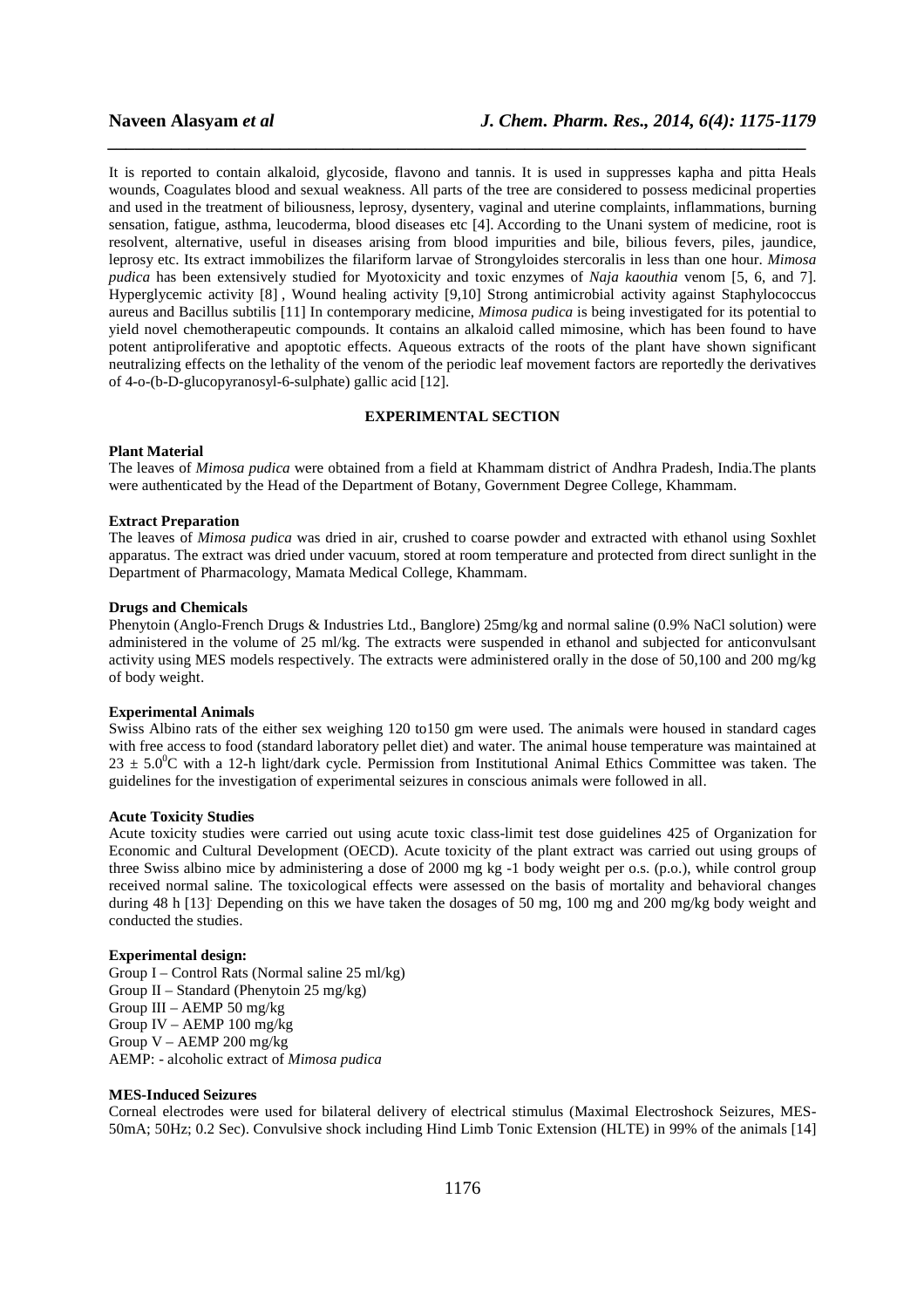# **Naveen Alasyam** *et al*

was previously determined. The time of peak effect of Phenytoin as 30 min after administration was previously established [15] The time for the extract to reach its maximum effect was determined as 60 min after oral established [15] The time for the extract to reach its maximum effect was determined as 60 min after oral administration. The incidence and duration of extensor tonus was noted. A complete abolition of hind limb tonic extension (HLTE) in 99% of the animals was previously determined. Intensity of stimulus was 150mA, 50Hz for 0.2 extension (HLTE) in 99% of the animals was previously determined. Intensity of stimulus was 150mA, 50Hz for 0.2<br>second duration was applied through corneal electrodes using electroconvulsiometer for five groups of 6 rats e second duration was applied through corneal electrodes using electroconvulsiometer for five groups of 6 rats each, in which one control were pre-treated with normal saline (0.9% NaCl solution, 25 ml/kg p.o.), one standard phenytoin as positive control (25 mg/kg, oral) and three groups pre-treated with 50, 100, and 200 mg/kg, p.o. of ethanol extract of *Mimosa pudica* .Duration of various phases of epileptic attacks were recorded and compared with the control and phenytoin group. All precautions were taken to minimize animal suffering and to reduce the number of animal used. ethanol extract of *Mimosa pudica* .Duration of various phases of epileptic attacks were recorded and compared with<br>the control and phenytoin group. All precautions were taken to minimize animal suffering and to reduce the

*\_\_\_\_\_\_\_\_\_\_\_\_\_\_\_\_\_\_\_\_\_\_\_\_\_\_\_\_\_\_\_\_\_\_\_\_\_\_\_\_\_\_\_\_\_\_\_\_\_\_\_\_\_\_\_\_\_\_\_\_\_\_\_\_\_\_\_\_\_\_\_\_\_\_\_\_\_*

### **Statistical analysis**

Dunnet's multiple comparison tests using primer of windows McGraw –Hill software version 5.0.0.0 (2011). Pvalues < 0.05 were considered significant.

# **RESULTS**

Evaluation was made by electro-shock using eye electrodes after 1hr of administration of extract. Dose dependent Evaluation was made by electro-shock using eye electrodes after 1hr of administration of extract. Dose dependent<br>effect of graded dose (50, 100, 200 mg/kg, p.o.) of extract on MES-induced seizures was seen in rats. Alcohol Extract Of *Mimosa pudica* at 100 mg/kg dose significantly (P<0.00) decreased the duration of tonic extensor phase in MES-induced seizures. Where as at 200mg/kg dose the decrease in the duration of tonic extensor phase is highly significant (p<0.000) and the extract also showed a maximum inhibition (80% mortality) again seizures. The observations are shown in Table 1 1 and Bar diagram. g primer of windows McGraw –Hill software version 5.0.0.0 (2011).<br>
NESULTS<br>
ng eye electrodes after 1hr of administration of extract. Dose dependent<br>
g, p.o.) of extract on MES-induced seizures was seen in rats. Alcoholic<br>

#### **Table 1. Effect of Alcoholic Extract of of** *Mimosa pudica* **in MES induced seizures in Swiss Albino Rats**

| <b>Treatment Groups</b>                      | <b>Duration of tonic</b><br><b>Extension in sec. (Mean</b> ±SEM) |
|----------------------------------------------|------------------------------------------------------------------|
| Group I<br>$(NS-25ml/kg)$                    | $16.1 + 0.4$                                                     |
| Group II<br>(Phenytoin- $25 \text{ mg/kg}$ ) | $0.9 \pm 0.08$                                                   |
| Group III<br>$(AEMP-50$ mg/kg)               | $12.5 + 0.7**$                                                   |
| Group III<br>$(AEMP-100 \text{ mg/kg})$      | $8.25 + 0.5**$                                                   |
| Group III<br>$(AEMP-200$ mg/kg)              | $4.4 + 0.4**$                                                    |

*AEMP: Alcoholic Extract of Mimosa pudica,* 

*\*\*P<0.00 Highly significant when compared to normal saline treated group to treated* 

#### **Bar diagram showing the mean duration of tonic hind limb extension in seconds**

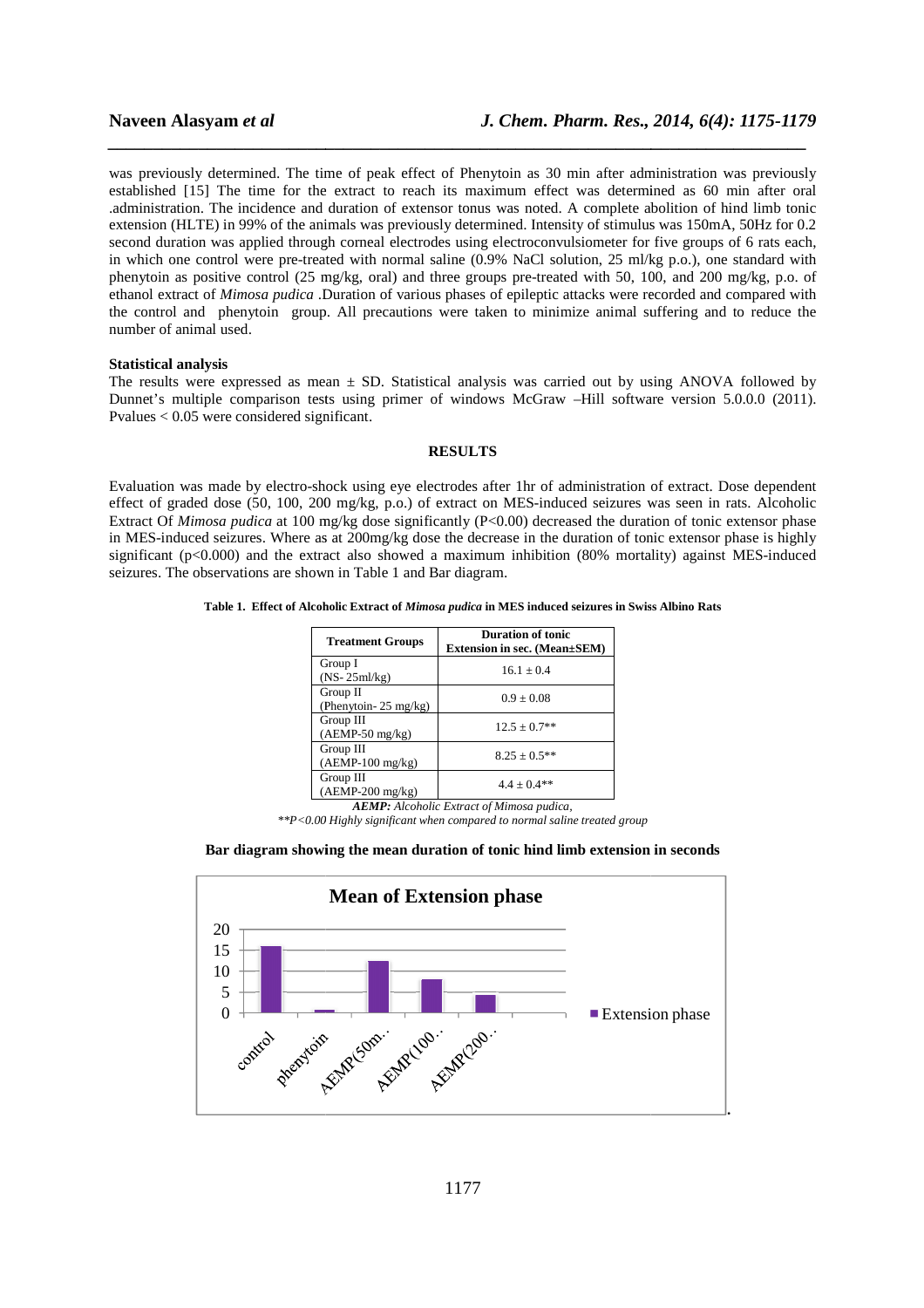# **DISCUSSION**

*\_\_\_\_\_\_\_\_\_\_\_\_\_\_\_\_\_\_\_\_\_\_\_\_\_\_\_\_\_\_\_\_\_\_\_\_\_\_\_\_\_\_\_\_\_\_\_\_\_\_\_\_\_\_\_\_\_\_\_\_\_\_\_\_\_\_\_\_\_\_\_\_\_\_\_\_\_*

Antiepileptic drugs may produce their effects by the following mechanism normalization of seizure foci, prevention of the origin of seizures from the foci, prevention of post-titanic potential, elevation of excitatory synaptic threshold, potentiation of pre or post synaptic inhibition, prolongation of the refractive period. Phenytoin inhibits Na+ channels, but diazepam act through GABA (gabba amino butyric acid) producing pharmacological action [16]. Phenytoin does not effect chemically induced seizures but prevent tonic convulsions produced by MES.Diazepam prevent chemically induced seizures and it is drug of choice of statusepilepticus, but is having sedative action and development of tolerance.. MES-induced convulsion model is a widely used tool to screen drugs for generalized tonic-clonic seizures. MES causes several changes at the cellular level, disrupting the signal transduction in the neurons. MES causes cellular damage by facilitating the entry of Ca 2+ into the cells in large amounts, prolonging the duration of convulsions [17]. Apart from Ca 2+ ions, MES may also facilitate the entry of other positive ions like Na +, blockade of which, can prevent the MES-induced tonic extension [18]. Currently available anticonvulsant drugs like sodium valproate and phenytoin act by modulation of these ion channels [19]

*Mimosa pudica* show the protection againest the MES-Induced Seizures. Mimosa belongs to the taxonomic group Magnoliopsida and family Mimosaseae. Its pharmacological activities such as anti diabetic, antitoxin, antihepatotoxin and wound healing activities. It is reported to contain alkaloid, glycoside, flavonoid and tannis. It is used in suppresses kapha and pitta heals wounds, coagulates blood and sexual weakness [20]. All parts of the tree are considered to possess medicinal properties and used in the treatment of biliousness, leprosy, dysentery, vaginal and uterine complaints, inflammations, burning sensation, fatigue, asthma, leucoderma, blood diseases [21]. It has been suggested that MES induced convulsions are associated with oxidative damage [22, 23]. *Mimosa pudica* also has strong antioxidant property [24].

Alcoholic Extract of *Mimosa pudica* exhibited a significant (P<0.00) dose dependent protection against tonic extensor phase at all tested doses (50, 100 and 200mg/kg ), with maximal effect seen in higher dose (200 mg/kg). This observed effect suggests that the protection of *Mimosa pudica* was maximum at 200 mg/kg.

# **CONCLUSION**

Based on the results of the present study, we conclude that the plant extract possesses anticonvulsant activity. However, further studies are necessary to examine underlying mechanisms of anticonvulsant activity and to isolate the active compound (s) responsible for these pharmacological activities.

### **REFERENCES**

[1] I. C. Oyeka, *Interciencia.,* **1981**, 6(3), 156 -7.

[2] N. F. Ndoye, *Eur. J. Epilepsy.,* **2005**,14, 7.

[3] *Mimosa pudica* L.". US Forest Service. Retrieved, http://www.fs.fed.us/ global/ iitf/ pdf/ shrubs/ Mimosa %20 pudica.pdf. **2008**,03-25.

[4] Chauhan, Bhagirath S. Johnson; Davi, E. *Weed Biology and Management.,* **2009**, 9 (1), 38–45.

[5] Chanhome, L, Jintkune, P., Wilde, H., Cox, M. J. *Journal of Ethnopharmacology.,* **2001**, 75(1), 55-60.

[6] Irshad M. and Chauhuri P.S. *Indian J Expt Biochem.,* **2002**, 40(2), 233 – 239.

[7] T. Amalraj and S. Ignacimuthu Hyperglycemic effect of leaves of *Mimosa pudica* Linn **1993**, 2(1), 1096

[8] Gandhiraja, N.; Sriram, S.; Meenaa, V.; Srilakshmi, J. Kavitha; Sasikumar, C.; and Rajeswari, R *Ethnobotanical Leaflets.*, **2009**, 13, 618-24.

[9] K A Matthews, K L Woodall and M T Allen B.P **1993**, I (3), 485.

[10]Palacious C, and Reyes, R. E. *Arch Invest Med. (Mex).*, **1991**, 22(2), 163-169.

[11]Ojalla, T, Remes, S, and Hans, P. *Jethnopharmacology.*, **1999**, 68 (1-3), 267-274.

[12] 12.*Mimosa pudica* L.".US *Forest Service.*, Retrieved,

http://www.fs.fed.us/ global/iitf/pdf/shrubs/Mimosa%20pudica.pdf. **2008**, 03-25.

[13]Vikram et al. *Int J Curr Pharm Res.,* **2012**, 4(4), 47-50.

[14]Pourgholami MH, Kamalinejad M, Javadi M, Majzoob S and Sayyah M. *J Ethnopharmacology*., **1999**, 64, 167- 71.

[15]Mohammad S, Mandgary A, Kamalinejad M, *J Ethnopharmacology.,* **2002**, 82, 105-109

[16]K Pavan Kumar et al. *J. Chem. Pharm. Res*., **2011**, 3(4), 159-165.